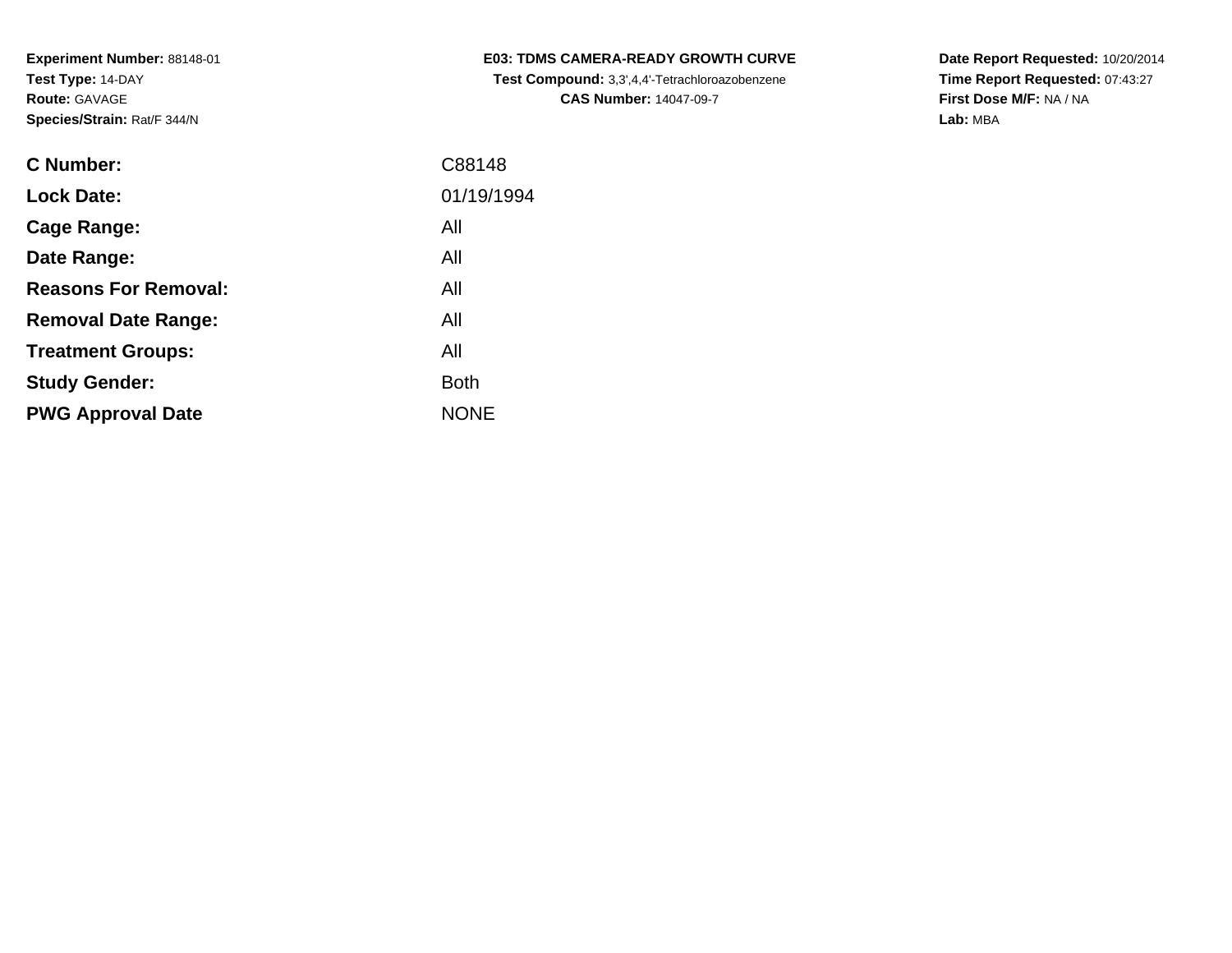#### **E03: TDMS CAMERA-READY GROWTH CURVE**

**Test Compound:** 3,3',4,4'-Tetrachloroazobenzene

**CAS Number:** 14047-09-7

**Date Report Requested:** 10/20/2014**Time Report Requested:** 07:43:27**First Dose M/F:** NA / NA**Lab:** MBA

# **MALE**

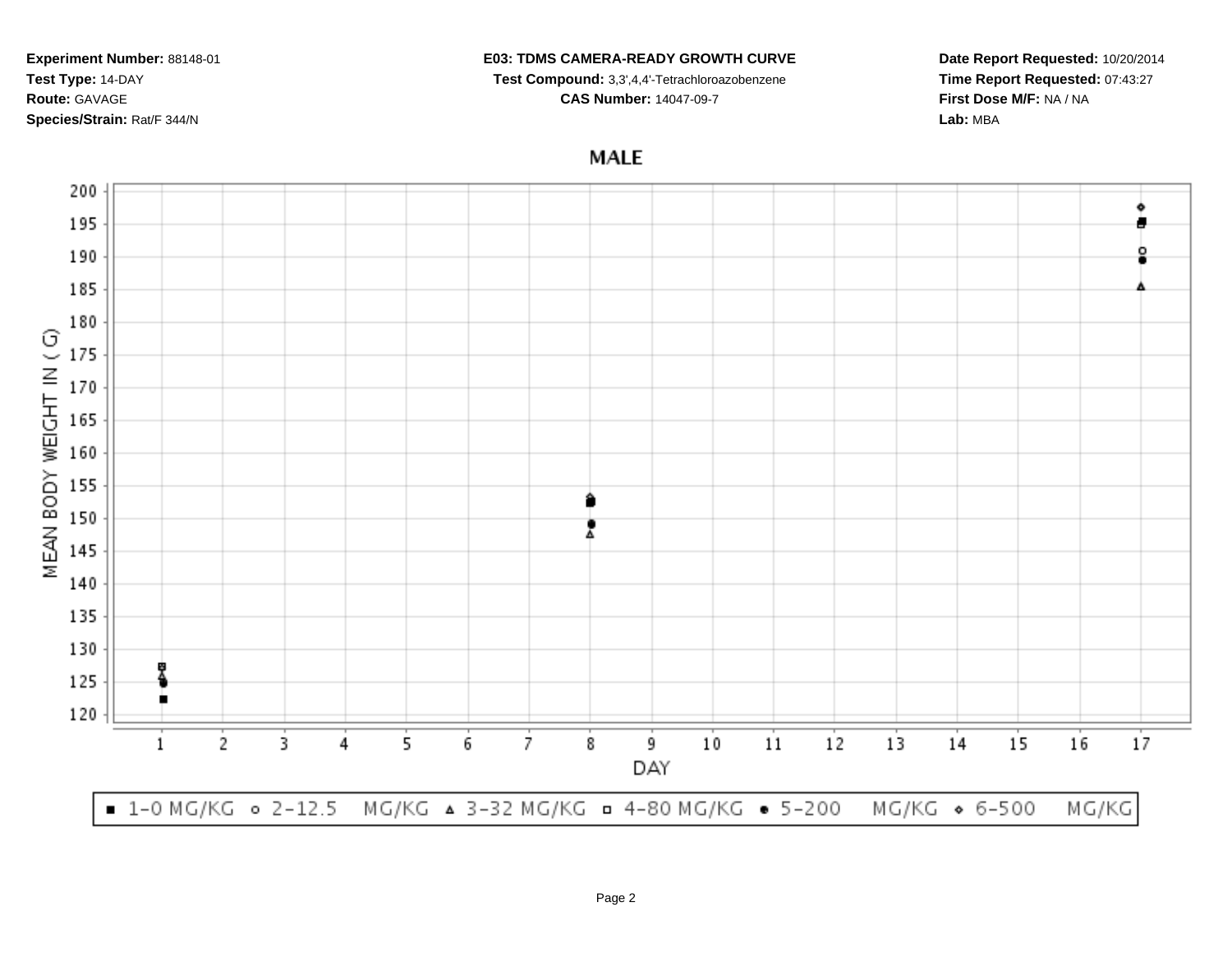**E03: TDMS CAMERA-READY GROWTH CURVE**

 **Test Compound:** 3,3',4,4'-Tetrachloroazobenzene**CAS Number:** 14047-09-7

\*\*\*END OF MALE DATA\*\*\*

**Date Report Requested:** 10/20/2014**Time Report Requested:** 07:43:27**First Dose M/F:** NA / NA**Lab:** MBA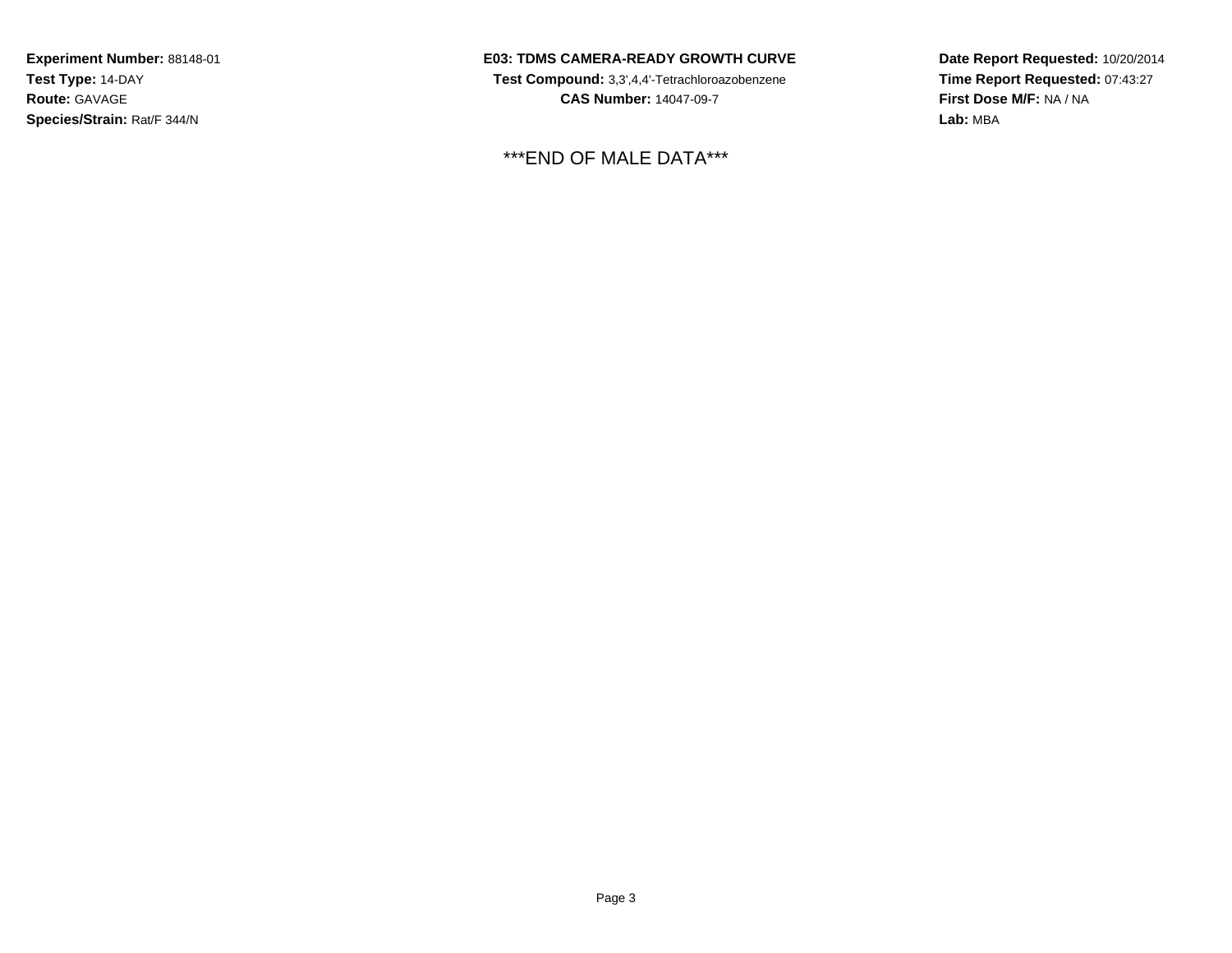#### **E03: TDMS CAMERA-READY GROWTH CURVE**

**Test Compound:** 3,3',4,4'-Tetrachloroazobenzene

**CAS Number:** 14047-09-7

**Date Report Requested:** 10/20/2014**Time Report Requested:** 07:43:27**First Dose M/F:** NA / NA**Lab:** MBA

## **FEMALE**